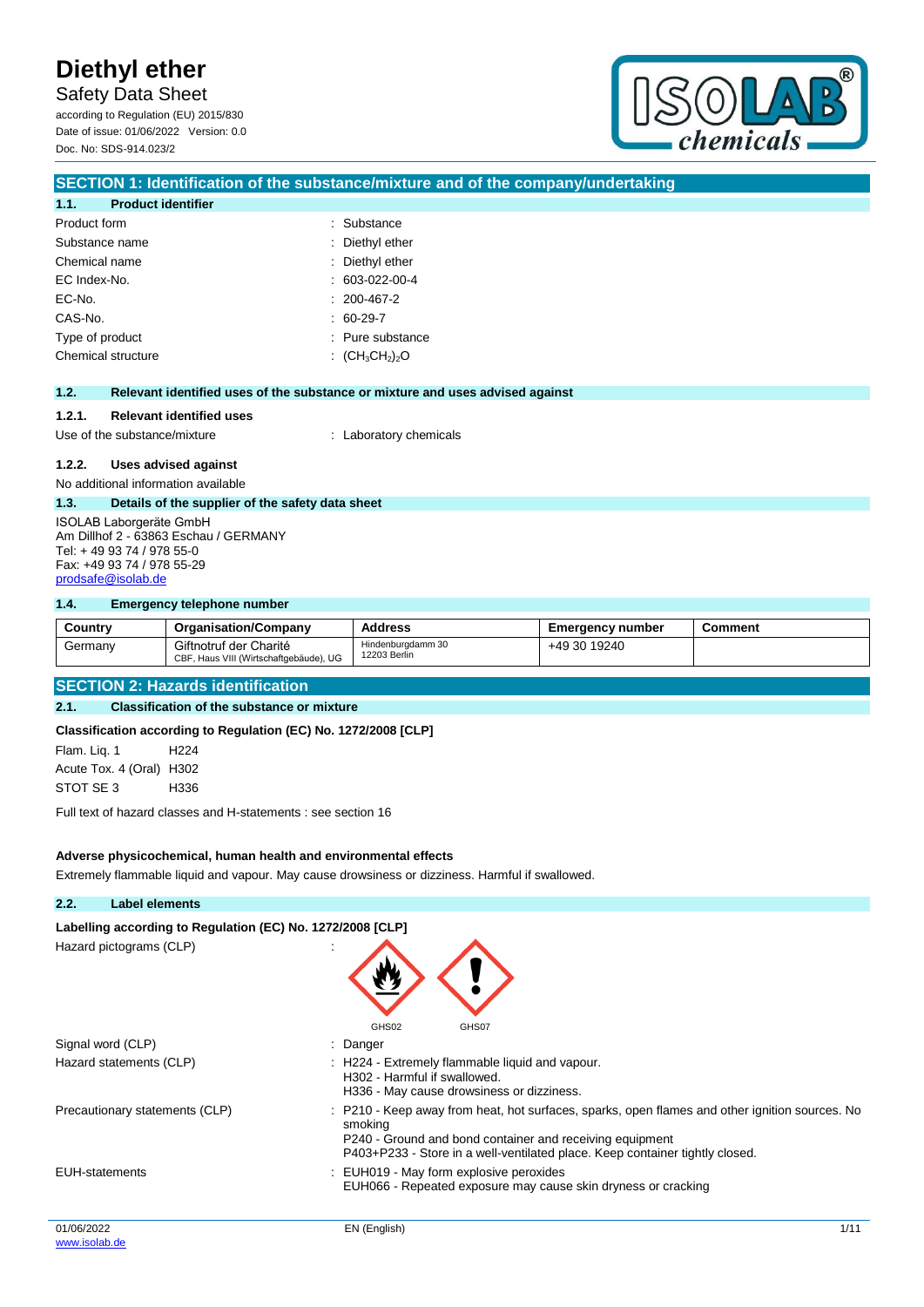Safety Data Sheet

according to Regulation (EU) 2015/830 Date of issue: 01/06/2022 Version: 0.0 Doc. No: SDS-914.023/2



### **2.3. Other hazards**

This substance/mixture does not meet the PBT criteria of REACH regulation, annex XIII This substance/mixture does not meet the vPvB criteria of REACH regulation, annex XIII

## **SECTION 3: Composition/information on ingredients**

| 3.1.<br><b>Substances</b> |                                                                        |     |
|---------------------------|------------------------------------------------------------------------|-----|
| Name                      | <b>Product identifier</b>                                              | %   |
| Diethyl ether             | (CAS-No.) 60-29-7<br>(EC-No.) 200-467-2<br>(EC Index-No.) 603-022-00-4 | 100 |

Full text of H-statements: see section 16

### **3.2. Mixtures**

Not applicable

| <b>SECTION 4: First aid measures</b>                                                                                                                                                     |                                                                     |                                                                                                                                                                                                                                                                                                                               |  |  |
|------------------------------------------------------------------------------------------------------------------------------------------------------------------------------------------|---------------------------------------------------------------------|-------------------------------------------------------------------------------------------------------------------------------------------------------------------------------------------------------------------------------------------------------------------------------------------------------------------------------|--|--|
| 4.1.                                                                                                                                                                                     | Description of first aid measures                                   |                                                                                                                                                                                                                                                                                                                               |  |  |
| First-aid measures general<br>First-aid measures after inhalation<br>First-aid measures after skin contact<br>First-aid measures after eye contact<br>First-aid measures after ingestion |                                                                     | Call a poison center or a doctor if you feel unwell.<br>Remove person to fresh air and keep comfortable for breathing.<br>Rinse skin with water/shower. Remove/Take off immediately all contaminated clothing.<br>Rinse eyes with water as a precaution.<br>Rinse mouth. Call a poison center or a doctor if you feel unwell. |  |  |
| 4.2.                                                                                                                                                                                     | Most important symptoms and effects, both acute and delayed         |                                                                                                                                                                                                                                                                                                                               |  |  |
| Symptoms/effects                                                                                                                                                                         | Symptoms/effects after skin contact                                 | May cause drowsiness or dizziness.<br>Repeated exposure may cause skin dryness or cracking.                                                                                                                                                                                                                                   |  |  |
| 4.3.                                                                                                                                                                                     |                                                                     | Indication of any immediate medical attention and special treatment needed                                                                                                                                                                                                                                                    |  |  |
|                                                                                                                                                                                          | Treat symptomatically.                                              |                                                                                                                                                                                                                                                                                                                               |  |  |
|                                                                                                                                                                                          | <b>SECTION 5: Firefighting measures</b>                             |                                                                                                                                                                                                                                                                                                                               |  |  |
| 5.1.                                                                                                                                                                                     | <b>Extinguishing media</b>                                          |                                                                                                                                                                                                                                                                                                                               |  |  |
|                                                                                                                                                                                          | Suitable extinguishing media                                        | : Water spray. Dry powder. Foam. Carbon dioxide.                                                                                                                                                                                                                                                                              |  |  |
| 5.2.                                                                                                                                                                                     | Special hazards arising from the substance or mixture               |                                                                                                                                                                                                                                                                                                                               |  |  |
| Fire hazard                                                                                                                                                                              |                                                                     | : Extremely flammable liquid and vapour.                                                                                                                                                                                                                                                                                      |  |  |
| fire                                                                                                                                                                                     | Hazardous decomposition products in case of                         | : Toxic fumes may be released.                                                                                                                                                                                                                                                                                                |  |  |
| 5.3.                                                                                                                                                                                     | <b>Advice for firefighters</b>                                      |                                                                                                                                                                                                                                                                                                                               |  |  |
|                                                                                                                                                                                          | Protection during firefighting                                      | Do not attempt to take action without suitable protective equipment. Self-contained breathing<br>apparatus. Complete protective clothing.                                                                                                                                                                                     |  |  |
|                                                                                                                                                                                          | <b>SECTION 6: Accidental release measures</b>                       |                                                                                                                                                                                                                                                                                                                               |  |  |
| 6.1.                                                                                                                                                                                     | Personal precautions, protective equipment and emergency procedures |                                                                                                                                                                                                                                                                                                                               |  |  |
| 6.1.1.                                                                                                                                                                                   | For non-emergency personnel                                         |                                                                                                                                                                                                                                                                                                                               |  |  |
|                                                                                                                                                                                          | <b>Emergency procedures</b>                                         | : Ventilate spillage area. NO open flames, NO sparks, and NO smoking. Avoid breathing<br>dust/fume/gas/mist/vapours/spray.                                                                                                                                                                                                    |  |  |
| 6.1.2.                                                                                                                                                                                   | For emergency responders                                            |                                                                                                                                                                                                                                                                                                                               |  |  |
|                                                                                                                                                                                          | Protective equipment                                                | Do not attempt to take action without suitable protective equipment. For further information<br>refer to section 8: "Exposure controls/personal protection".                                                                                                                                                                  |  |  |
| 6.2.                                                                                                                                                                                     | <b>Environmental precautions</b>                                    |                                                                                                                                                                                                                                                                                                                               |  |  |
|                                                                                                                                                                                          | Avoid release to the environment.                                   |                                                                                                                                                                                                                                                                                                                               |  |  |
| 6.3.                                                                                                                                                                                     | Methods and material for containment and cleaning up                |                                                                                                                                                                                                                                                                                                                               |  |  |
|                                                                                                                                                                                          | Methods for cleaning up                                             | Take up liquid spill into absorbent material. Notify authorities if product enters sewers or public<br>waters.                                                                                                                                                                                                                |  |  |
| Other information                                                                                                                                                                        |                                                                     | Dispose of materials or solid residues at an authorized site.                                                                                                                                                                                                                                                                 |  |  |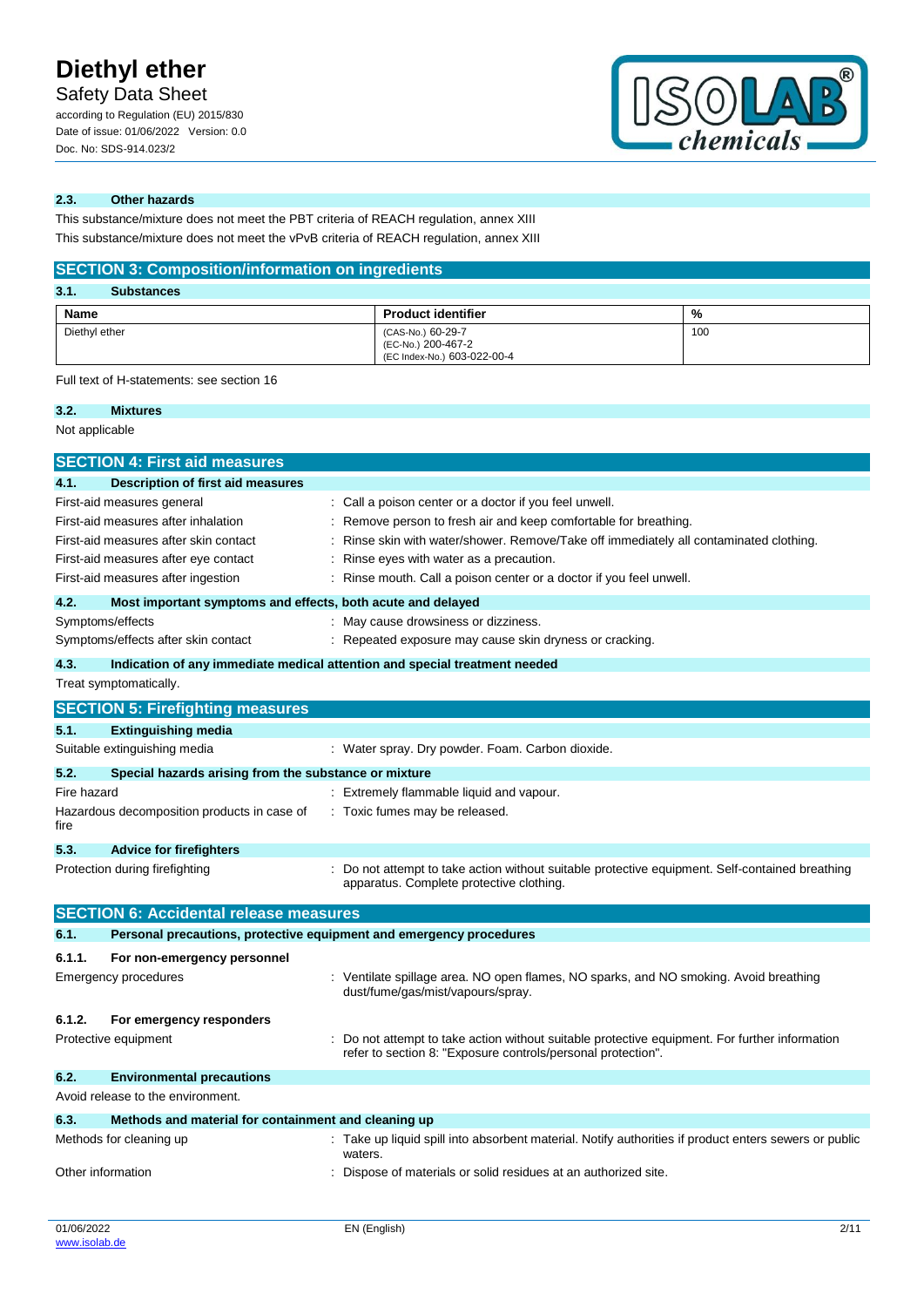Safety Data Sheet

according to Regulation (EU) 2015/830 Date of issue: 01/06/2022 Version: 0.0 Doc. No: SDS-914.023/2



**6.4. Reference to other sections**

For further information refer to section 13.

| <b>SECTION 7: Handling and storage</b>                               |                                                                                                                                                                                                                                                                                                                                                                                                                                                                        |
|----------------------------------------------------------------------|------------------------------------------------------------------------------------------------------------------------------------------------------------------------------------------------------------------------------------------------------------------------------------------------------------------------------------------------------------------------------------------------------------------------------------------------------------------------|
| 7.1.<br><b>Precautions for safe handling</b>                         |                                                                                                                                                                                                                                                                                                                                                                                                                                                                        |
| Precautions for safe handling                                        | : Keep away from heat, hot surfaces, sparks, open flames and other ignition sources. No<br>smoking. Ground/bond container and receiving equipment. Use only non-sparking tools. Take<br>precautionary measures against static discharge. Flammable vapours may accumulate in the<br>container. Use explosion-proof equipment. Wear personal protective equipment. Use only<br>outdoors or in a well-ventilated area. Avoid breathing dust/fume/gas/mist/vapours/spray. |
| Hygiene measures                                                     | : Do not eat, drink or smoke when using this product. Always wash hands after handling the<br>product.                                                                                                                                                                                                                                                                                                                                                                 |
| 7.2.<br>Conditions for safe storage, including any incompatibilities |                                                                                                                                                                                                                                                                                                                                                                                                                                                                        |
| <b>Technical measures</b>                                            | : Ground/bond container and receiving equipment.                                                                                                                                                                                                                                                                                                                                                                                                                       |
| Storage conditions                                                   | : Store in a well-ventilated place. Keep cool. Keep container tightly closed. Store locked up.                                                                                                                                                                                                                                                                                                                                                                         |

**7.3. Specific end use(s)**

No additional information available

## **SECTION 8: Exposure controls/personal protection**

| 8.1.            | <b>Control parameters</b> |                                                                             |                                                                                                                                                                                              |
|-----------------|---------------------------|-----------------------------------------------------------------------------|----------------------------------------------------------------------------------------------------------------------------------------------------------------------------------------------|
|                 | Diethyl ether (60-29-7)   |                                                                             |                                                                                                                                                                                              |
| EU              |                           | Local name                                                                  | Diethylether                                                                                                                                                                                 |
| EU              |                           | IOELV TWA (mg/m <sup>3</sup> )                                              | $308$ mg/m <sup>3</sup>                                                                                                                                                                      |
| EU              |                           | <b>IOELV TWA (ppm)</b>                                                      | 100 ppm                                                                                                                                                                                      |
| EU              |                           | IOELV STEL (mg/m <sup>3</sup> )                                             | 616 mg/m <sup>3</sup>                                                                                                                                                                        |
| EU              |                           | IOELV STEL (ppm)                                                            | 200 ppm                                                                                                                                                                                      |
| Austria         |                           | Local name                                                                  | Diethylether                                                                                                                                                                                 |
| Austria         |                           | MAK (mg/m <sup>3</sup> )                                                    | 300 mg/ $m3$                                                                                                                                                                                 |
| Austria         |                           | MAK (ppm)                                                                   | 100 ppm                                                                                                                                                                                      |
| Austria         |                           | MAK Short time value (mg/m <sup>3</sup> )                                   | 600 mg/m <sup>3</sup>                                                                                                                                                                        |
| Austria         |                           | MAK Short time value (ppm)                                                  | 200 ppm                                                                                                                                                                                      |
| Belgium         |                           | Local name                                                                  | Oxyde de diéthyle # Di-ethylether                                                                                                                                                            |
| Belgium         |                           | Limit value $(mg/m3)$                                                       | 308 mg/ $m3$                                                                                                                                                                                 |
| Belgium         |                           | Limit value (ppm)                                                           | $100$ ppm                                                                                                                                                                                    |
| Belgium         |                           | Short time value (mg/m <sup>3</sup> )                                       | 616 mg/m $3$                                                                                                                                                                                 |
| Belgium         |                           | Short time value (ppm)                                                      | 200 ppm                                                                                                                                                                                      |
| <b>Bulgaria</b> |                           | Local name                                                                  | Диетилов етер                                                                                                                                                                                |
| <b>Bulgaria</b> |                           | OEL TWA (mg/m <sup>3</sup> )                                                | 308 mg/ $m3$                                                                                                                                                                                 |
| <b>Bulgaria</b> |                           | OEL TWA (ppm)                                                               | $100$ ppm                                                                                                                                                                                    |
| <b>Bulgaria</b> |                           | OEL STEL (mg/m <sup>3</sup> )                                               | $616$ mg/m <sup>3</sup>                                                                                                                                                                      |
| <b>Bulgaria</b> |                           | OEL STEL (ppm)                                                              | 200 ppm                                                                                                                                                                                      |
| <b>Bulgaria</b> |                           | <b>Notes</b>                                                                | • (Химични агенти, за които са определени<br>гранични стойности във въздуха на работната<br>среда за Европейската общност)                                                                   |
| Croatia         |                           | Local name                                                                  | Dietil-eter; (Eter)                                                                                                                                                                          |
| Croatia         |                           | GVI (granična vrijednost izloženosti) (mg/m <sup>3</sup> )                  | 308 mg/ $m3$                                                                                                                                                                                 |
| Croatia         |                           | GVI (granična vrijednost izloženosti) (ppm)                                 | $100$ ppm                                                                                                                                                                                    |
| Croatia         |                           | KGVI (kratkotrajna granična vrijednost izloženosti)<br>(mg/m <sup>3</sup> ) | 616 mg/m <sup>3</sup>                                                                                                                                                                        |
| Croatia         |                           | KGVI (kratkotrajna granična vrijednost izloženosti)<br>(ppm)                | 200 ppm                                                                                                                                                                                      |
| Croatia         |                           | Naznake (HR)                                                                | EU* (naznaka da se radi o tvarima za koje su utvrđene<br>indikativne granične vrijednosti izloženosti prema<br>Direktivi 2000/39/ EC (prva lista)); F+ (vrlo lako<br>zapaljivo); Xn (Štetno) |
|                 | Czech Republic            | Local name                                                                  | Diethylether                                                                                                                                                                                 |
|                 | Czech Republic            | Expoziční limity (PEL) (mg/m <sup>3</sup> )                                 | 300 mg/m <sup>3</sup>                                                                                                                                                                        |
|                 | Czech Republic            | Expoziční limity (PEL) (ppm)                                                | 100 ppm                                                                                                                                                                                      |
| 01/06/2022      |                           | EN (English)                                                                | 3/11                                                                                                                                                                                         |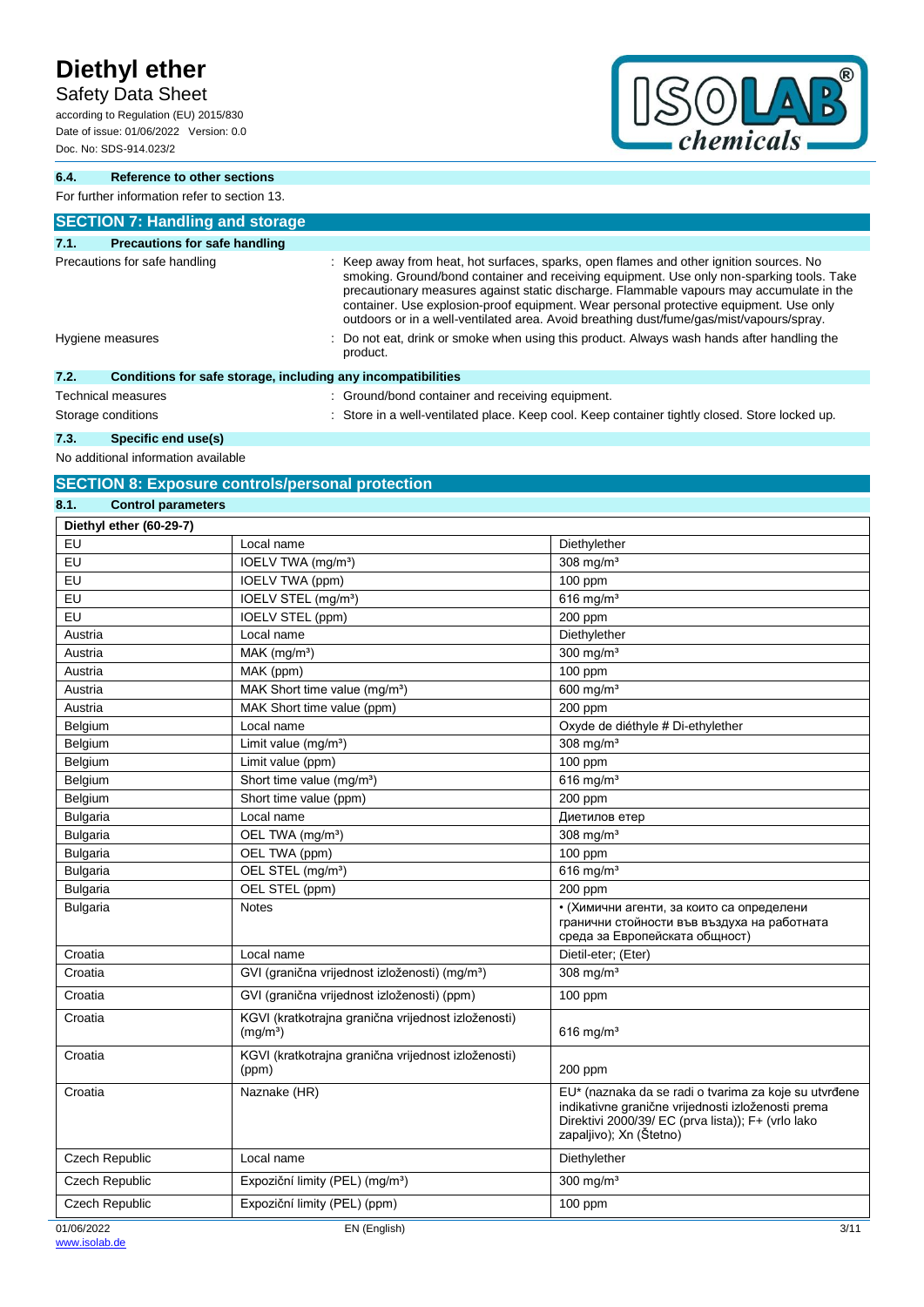## Safety Data Sheet

according to Regulation (EU) 2015/830 Date of issue: 01/06/2022 Version: 0.0 Doc. No: SDS-914.023/2



| Diethyl ether (60-29-7) |                                                                 |                                               |
|-------------------------|-----------------------------------------------------------------|-----------------------------------------------|
| Czech Republic          | Expoziční limity (NPK-P) (mg/m <sup>3</sup> )                   | 600 mg/ $m3$                                  |
| Czech Republic          | Expoziční limity (NPK-P) (ppm)                                  | 200 ppm                                       |
| Denmark                 | Local name                                                      | Diethylether (Ether)                          |
| Denmark                 | Grænseværdie (langvarig) (mg/m <sup>3</sup> )                   | 309 mg/m <sup>3</sup>                         |
| Denmark                 | Grænseværdie (langvarig) (ppm)                                  | 100 ppm                                       |
| Denmark                 | Anmærkninger (DK)                                               | E (betyder, at stoffet har en EF-grænseværdi) |
| Estonia                 | Local name                                                      | Dietüüleeter (etoksüetaan)                    |
| Estonia                 | OEL TWA (mg/m <sup>3</sup> )                                    | 308 mg/ $m3$                                  |
| Estonia                 | OEL TWA (ppm)                                                   | 100 ppm                                       |
| Estonia                 | OEL STEL (mg/m <sup>3</sup> )                                   | 616 mg/m <sup>3</sup>                         |
| Estonia                 | OEL STEL (ppm)                                                  | 200 ppm                                       |
| Finland                 | Local name                                                      | Dietyylieetteri                               |
| Finland                 | HTP-arvo (8h) (mg/m <sup>3</sup> )                              | 310 mg/ $m3$                                  |
| Finland                 | HTP-arvo (8h) (ppm)                                             | 100 ppm                                       |
| Finland                 | HTP-arvo (15 min)                                               | 620 mg/m $3$                                  |
| Finland                 | HTP-arvo (15 min) (ppm)                                         | 200 ppm                                       |
| France                  | Local name                                                      | Oxyde de diéthyle                             |
| France                  | VME (mg/m <sup>3</sup> )                                        | 308 mg/m <sup>3</sup>                         |
| France                  | VME (ppm)                                                       | 100 ppm                                       |
| France                  | VLE (mg/m <sup>3</sup> )                                        | $616$ mg/m <sup>3</sup>                       |
| France                  | VLE (ppm)                                                       | 200 ppm                                       |
| France                  | Note (FR)                                                       | Valeurs règlementaires contraignantes         |
| Germany                 | Local name                                                      | Diethylether                                  |
| Germany                 | TRGS 900 Occupational exposure limit value (mg/m <sup>3</sup> ) | 1200 mg/m <sup>3</sup>                        |
| Germany                 | TRGS 900 Occupational exposure limit value (ppm)                | 400 ppm                                       |
| Germany                 | Remark (TRGS 900)                                               | DFG,EU                                        |
| Gibraltar               | Eight hours mg/m3                                               | 308 mg/m <sup>3</sup>                         |
| Gibraltar               | Eight hours ppm                                                 | 100 ppm                                       |
| Gibraltar               | Short-term mg/m3                                                | 616 $mg/m3$                                   |
| Gibraltar               | Short-term ppm                                                  | 200 ppm                                       |
| Gibraltar               | Name of agent                                                   | Diethylether                                  |
| Greece                  | OEL TWA (mg/m <sup>3</sup> )                                    | 1200 mg/m <sup>3</sup>                        |
| Greece                  | OEL TWA (ppm)                                                   | 400 ppm                                       |
| Greece                  | OEL STEL (mg/m <sup>3</sup> )                                   | 1500 mg/m <sup>3</sup>                        |
| Greece<br>Hungary       | OEL STEL (ppm)<br>Local name                                    | 500 ppm<br>DIETIL-ÉTER                        |
|                         |                                                                 |                                               |
| Hungary                 | AK-érték                                                        | 308 mg/m <sup>3</sup>                         |
| Hungary                 | CK-érték                                                        | 616 mg/m $3$                                  |
| Hungary                 | Megjegyzések (HU)                                               | b, i, sz; II.1.                               |
| Ireland                 | Local name                                                      | Ether                                         |
| Ireland                 | OEL (8 hours ref) (mg/m <sup>3</sup> )                          | 308 mg/m <sup>3</sup>                         |
| Ireland                 | OEL (8 hours ref) (ppm)                                         | 100 ppm                                       |
| Ireland                 | OEL (15 min ref) (mg/m3)                                        | 616 mg/m $3$                                  |
| Ireland                 | OEL (15 min ref) (ppm)                                          | 200 ppm                                       |
| Ireland                 | Notes (IE)                                                      | <b>IOELV</b>                                  |
| Italy                   | Local name                                                      | Dietiletere                                   |
| Italy                   | OEL TWA (mg/m <sup>3</sup> )                                    | 308 mg/m <sup>3</sup>                         |
| Italy                   | OEL TWA (ppm)                                                   | 100 ppm                                       |
| Italy                   | OEL STEL (mg/m <sup>3</sup> )                                   | 616 mg/m $3$                                  |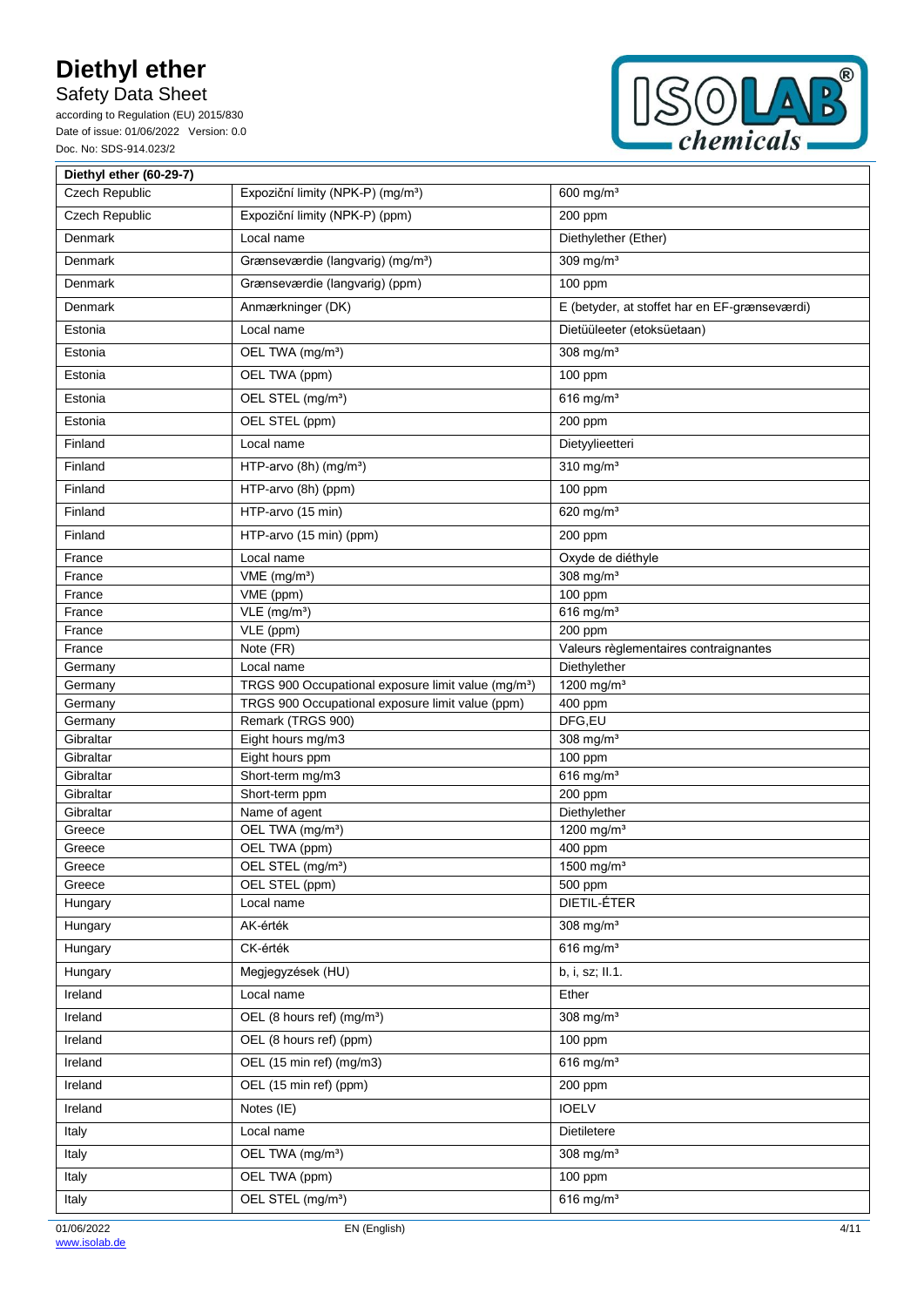Safety Data Sheet

according to Regulation (EU) 2015/830 Date of issue: 01/06/2022 Version: 0.0 Doc. No: SDS-914.023/2



| Diethyl ether (60-29-7) |                                            |                                                                                              |
|-------------------------|--------------------------------------------|----------------------------------------------------------------------------------------------|
| Italy                   | OEL STEL (ppm)                             | 200 ppm                                                                                      |
| Latvia                  | Local name                                 | Dietilēteris                                                                                 |
| Latvia                  | OEL TWA (mg/m <sup>3</sup> )               | 308 mg/ $m3$                                                                                 |
| Latvia                  | OEL TWA (ppm)                              | 100 ppm                                                                                      |
| Latvia                  | OEL STEL (mg/m <sup>3</sup> )              | 616 mg/m $3$                                                                                 |
| Latvia                  | OEL STEL (ppm)                             | 200 ppm                                                                                      |
| Lithuania               | Local name                                 | Dietileteris (eteris)                                                                        |
| Lithuania               | IPRV (mg/m <sup>3</sup> )                  | 900 mg/m $3$                                                                                 |
| Lithuania               | IPRV (ppm)                                 | 300 ppm                                                                                      |
| Lithuania               | TPRV (mg/m <sup>3</sup> )                  | 1200 mg/m <sup>3</sup>                                                                       |
| Lithuania               | TPRV (ppm)                                 | 400 ppm                                                                                      |
| Luxembourg              | Local name                                 | Oxyde de diéthyle                                                                            |
| Luxembourg              | OEL TWA (mg/m <sup>3</sup> )               | 308 mg/m <sup>3</sup>                                                                        |
| Luxembourg              | OEL TWA (ppm)                              | 100 ppm                                                                                      |
| Luxembourg              | OEL STEL (mg/m <sup>3</sup> )              | 616 mg/m $3$                                                                                 |
| Luxembourg              | OEL STEL (ppm)                             | 200 ppm                                                                                      |
| Malta                   | Local name                                 | Diethylether                                                                                 |
| Malta                   | OEL TWA (mg/m <sup>3</sup> )               | 308 mg/m <sup>3</sup>                                                                        |
| Malta                   | OEL TWA (ppm)                              | 100 ppm                                                                                      |
| Malta                   | OEL STEL (mg/m <sup>3</sup> )              | 616 mg/m $3$                                                                                 |
| Malta                   | OEL STEL (ppm)                             | 200 ppm                                                                                      |
| Netherlands             | Local name                                 | Diethylether                                                                                 |
| Netherlands             | Grenswaarde TGG 8H (mg/m <sup>3</sup> )    | 308 mg/ $m3$                                                                                 |
| Netherlands             | Grenswaarde TGG 15MIN (mg/m <sup>3</sup> ) | 616 mg/ $m3$                                                                                 |
| Poland                  | Local name                                 | Eter dietylowy                                                                               |
| Poland                  | $NDS$ (mg/m <sup>3</sup> )                 | 300 mg/m <sup>3</sup>                                                                        |
| Poland                  | NDSCh (mg/m <sup>3</sup> )                 | 600 mg/m <sup>3</sup>                                                                        |
| Portugal                | Local name                                 | Éter etílico                                                                                 |
| Portugal                | OEL TWA (ppm)                              | 400 ppm                                                                                      |
| Portugal                | OEL STEL (ppm)                             | 500 ppm                                                                                      |
| Slovakia                | Local name                                 | Dietyléter                                                                                   |
| Slovakia                | NPHV (priemerná) (mg/m <sup>3</sup> )      | 308 mg/ $m3$                                                                                 |
| Slovakia                | NPHV (priemerná) (ppm)                     | 100 ppm                                                                                      |
| Slovakia                | OEL STEL (mg/m <sup>3</sup> )              | $616$ mg/m <sup>3</sup>                                                                      |
| Slovakia                | OEL STEL (ppm)                             | 200 ppm                                                                                      |
| Slovenia                | Local name                                 | dietileter (dter)                                                                            |
| Slovenia                | OEL TWA (mg/m <sup>3</sup> )               | 308 mg/m $3$                                                                                 |
| Slovenia                | OEL TWA (ppm)                              | 100 ppm                                                                                      |
| Slovenia                | KTV factor SL                              | 2                                                                                            |
| Spain                   | Local name                                 | Etiléter                                                                                     |
| Spain                   | VLA-ED (mg/m <sup>3</sup> )                | 308 mg/ $m3$                                                                                 |
| Spain                   | VLA-ED (ppm)                               | $100$ ppm                                                                                    |
| Spain                   | VLA-EC (mg/m <sup>3</sup> )                | 616 mg/m $3$                                                                                 |
| Spain                   | VLA-EC (ppm)                               | 200 ppm                                                                                      |
| Spain                   | Notes                                      | VLI (Agente químico para el que la U.E. estableció en<br>su día un valor límite indicativo). |
| Sweden                  | Local name                                 | Dietyleter                                                                                   |
| Sweden                  | nivågränsvärde (NVG) (mg/m <sup>3</sup> )  | 308 mg/m $3$                                                                                 |
| Sweden                  | nivågränsvärde (NVG) (ppm)                 | 100 ppm                                                                                      |
| Sweden                  | kortidsvärde (KTV) (mg/m <sup>3</sup> )    | $616$ mg/m <sup>3</sup>                                                                      |
| 01/06/2022              | EN (English)                               | 5/11                                                                                         |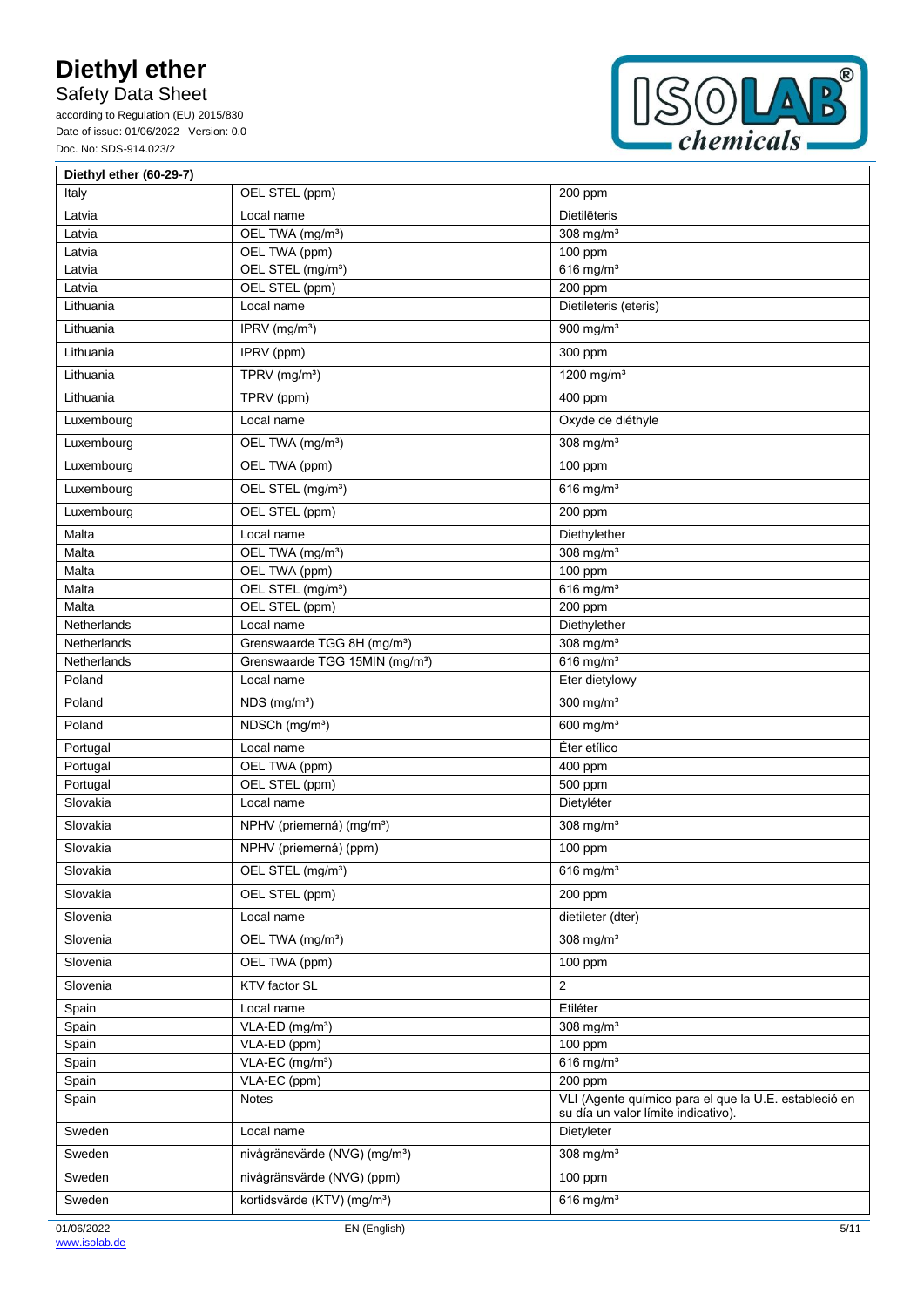Safety Data Sheet

according to Regulation (EU) 2015/830 Date of issue: 01/06/2022 Version: 0.0 Doc. No: SDS-914.023/2



| Diethyl ether (60-29-7)   |                                         |                                                              |
|---------------------------|-----------------------------------------|--------------------------------------------------------------|
| Sweden                    | kortidsvärde (KTV) (ppm)                | 200 ppm                                                      |
| United Kingdom            | Local name                              | Diethyl ether                                                |
| United Kingdom            | WEL TWA (mg/m <sup>3</sup> )            | 310 mg/ $m3$                                                 |
| United Kingdom            | WEL TWA (ppm)                           | 100 ppm                                                      |
| United Kingdom            | WEL STEL (mg/m <sup>3</sup> )           | 620 mg/m <sup>3</sup>                                        |
| United Kingdom            | WEL STEL (ppm)                          | 200 ppm                                                      |
| Iceland                   | Local name                              | Díetýleter (eter, etýleter)                                  |
| Iceland                   | OEL (8 hours ref) (mg/m <sup>3</sup> )  | 308 mg/ $m3$                                                 |
| Iceland                   | OEL (8 hours ref) (ppm)                 | 100 ppm                                                      |
| Iceland                   | OEL (15 min ref) (mg/m3)                | $616$ mg/m <sup>3</sup>                                      |
| Iceland                   | OEL (15 min ref) (ppm)                  | 200 ppm                                                      |
| <b>Russian Federation</b> | Local name                              | Этоксиэтан                                                   |
| <b>Russian Federation</b> | OEL Ceiling (mg/m <sup>3</sup> )        | 900 mg/ $m3$                                                 |
| <b>Russian Federation</b> | OEL TWA (mg/m <sup>3</sup> )            | $300$ mg/m <sup>3</sup>                                      |
| <b>Russian Federation</b> | Remark (RU)                             | 4 класс опасности - умеренно опасное; п (пары<br>и/или газы) |
| Norway                    | Local name                              | Dietyleter (Eter)                                            |
| Norway                    | Grenseverdier (AN) (mg/m <sup>3</sup> ) | 300 mg/ $m3$                                                 |
| Norway                    | Grenseverdier (AN) (ppm)                | 100 ppm                                                      |
| Norway                    | Merknader (NO)                          | E (EU har en veiledende grenseverdi for stoffet)             |
| Turkey                    | Local name                              | <b>Dietileter</b>                                            |
| Turkey                    | OEL TWA (mg/m <sup>3</sup> )            | $308$ mg/m <sup>3</sup>                                      |
| Turkey                    | OEL TWA (ppm)                           | 100 ppm                                                      |
| Turkey                    | OEL STEL (mg/m <sup>3</sup> )           | 616 mg/m $3$                                                 |
| Turkey                    | OEL STEL (ppm)                          | 200 ppm                                                      |
| Australia                 | Local name                              | Ethyl ether                                                  |
| Australia                 | TWA (mg/m <sup>3</sup> )                | 1210 mg/m <sup>3</sup>                                       |
| Australia                 | TWA (ppm)                               | 400 ppm                                                      |
| <b>USA - ACGIH</b>        | Local name                              | Ethyl ether                                                  |
| USA - ACGIH               | ACGIH TWA (ppm)                         | 400 ppm                                                      |
| USA - ACGIH               | <b>ACGIH STEL (ppm)</b>                 | 500 ppm                                                      |
| <b>USA - ACGIH</b>        | Remark (ACGIH)                          | CNS impair; URT irr                                          |
| USA - OSHA                | Local name                              | Ethyl ether                                                  |
| USA - OSHA                | OSHA PEL (TWA) (mg/m <sup>3</sup> )     | 1200 mg/m $3$                                                |
| USA - OSHA                | OSHA PEL (TWA) (ppm)                    | 400 ppm                                                      |

#### **8.2. Exposure controls**

### **Appropriate engineering controls:**

Ensure good ventilation of the work station.

**Hand protection:**

Protective gloves

**Eye protection:**

Protective goggles

**Skin and body protection:**

Wear suitable protective clothing

#### **Respiratory protection:**

In case of insufficient ventilation, wear suitable respiratory equipment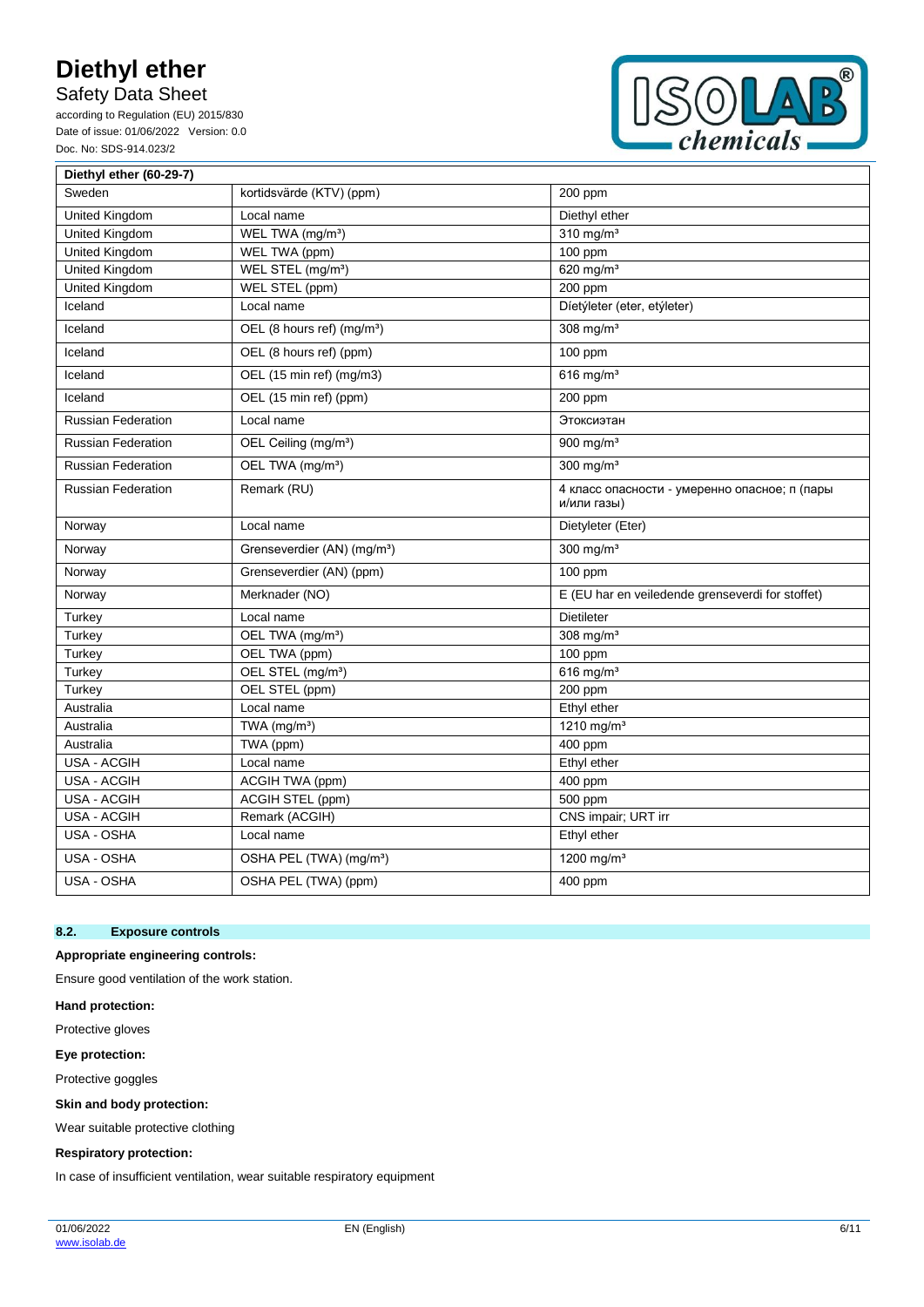## Safety Data Sheet

according to Regulation (EU) 2015/830 Date of issue: 01/06/2022 Version: 0.0 Doc. No: SDS-914.023/2



#### **Environmental exposure controls:**

Avoid release to the environment.

| <b>SECTION 9: Physical and chemical properties</b>            |   |                                          |
|---------------------------------------------------------------|---|------------------------------------------|
| Information on basic physical and chemical properties<br>9.1. |   |                                          |
| Physical state                                                |   | Liquid                                   |
| Appearance                                                    |   | Colourless liquid.                       |
| Molecular mass                                                |   | 74.12 g/mol                              |
| Colour                                                        |   | Colourless.                              |
| Odour                                                         |   | Sweetish.                                |
| Odour threshold                                               |   | No data available                        |
| рH                                                            |   | No data available                        |
| Relative evaporation rate (butylacetate=1)                    |   | No data available                        |
| Melting point                                                 |   | $-116$ °C                                |
| Freezing point                                                |   | No data available                        |
| Boiling point                                                 |   | 34.6 °C                                  |
| Flash point                                                   |   | -40 $^{\circ}$ C                         |
| Auto-ignition temperature                                     |   | No data available                        |
| Decomposition temperature                                     |   | No data available                        |
| Flammability (solid, gas)                                     |   | Not applicable                           |
| Vapour pressure                                               |   | 587 hPa at 20 °C                         |
| Relative vapour density at 20 °C                              |   | 2.55                                     |
| Relative density                                              |   | No data available                        |
| Density                                                       |   | 0.71 g/cm <sup>3</sup> (20 $^{\circ}$ C) |
| Solubility                                                    |   | : Water: 69 g/l (20 $^{\circ}$ C)        |
| Log Pow                                                       |   | No data available                        |
| Log Kow                                                       |   | 0.89                                     |
| Viscosity, kinematic                                          |   | No data available                        |
| Viscosity, dynamic                                            |   | $: 0.23$ mPa $\cdot$ s                   |
| <b>Explosive properties</b>                                   |   | No data available                        |
| Oxidising properties                                          |   | No data available                        |
| Lower explosive limit (LEL)                                   |   | 1.7 vol %                                |
| Upper explosive limit (UEL)                                   | ÷ | 36 vol %                                 |

#### **9.2. Other information**

## No additional information available

|                                                                                                 | <b>SECTION 10: Stability and reactivity</b>                                                          |  |
|-------------------------------------------------------------------------------------------------|------------------------------------------------------------------------------------------------------|--|
| 10.1.                                                                                           | <b>Reactivity</b>                                                                                    |  |
|                                                                                                 | Extremely flammable liquid and vapour.                                                               |  |
| 10.2.                                                                                           | <b>Chemical stability</b>                                                                            |  |
|                                                                                                 | May form explosive peroxides.                                                                        |  |
| 10.3.                                                                                           | Possibility of hazardous reactions                                                                   |  |
|                                                                                                 | No dangerous reactions known under normal conditions of use.                                         |  |
| 10.4.                                                                                           | <b>Conditions to avoid</b>                                                                           |  |
| Avoid contact with hot surfaces. Heat. No flames, no sparks. Eliminate all sources of ignition. |                                                                                                      |  |
| 10.5.                                                                                           | Incompatible materials                                                                               |  |
| No additional information available                                                             |                                                                                                      |  |
| 10.6.                                                                                           | <b>Hazardous decomposition products</b>                                                              |  |
|                                                                                                 | Under normal conditions of storage and use, hazardous decomposition products should not be produced. |  |
|                                                                                                 | <b>SECTION 11: Toxicological information</b>                                                         |  |

#### **11.1. Information on toxicological effects**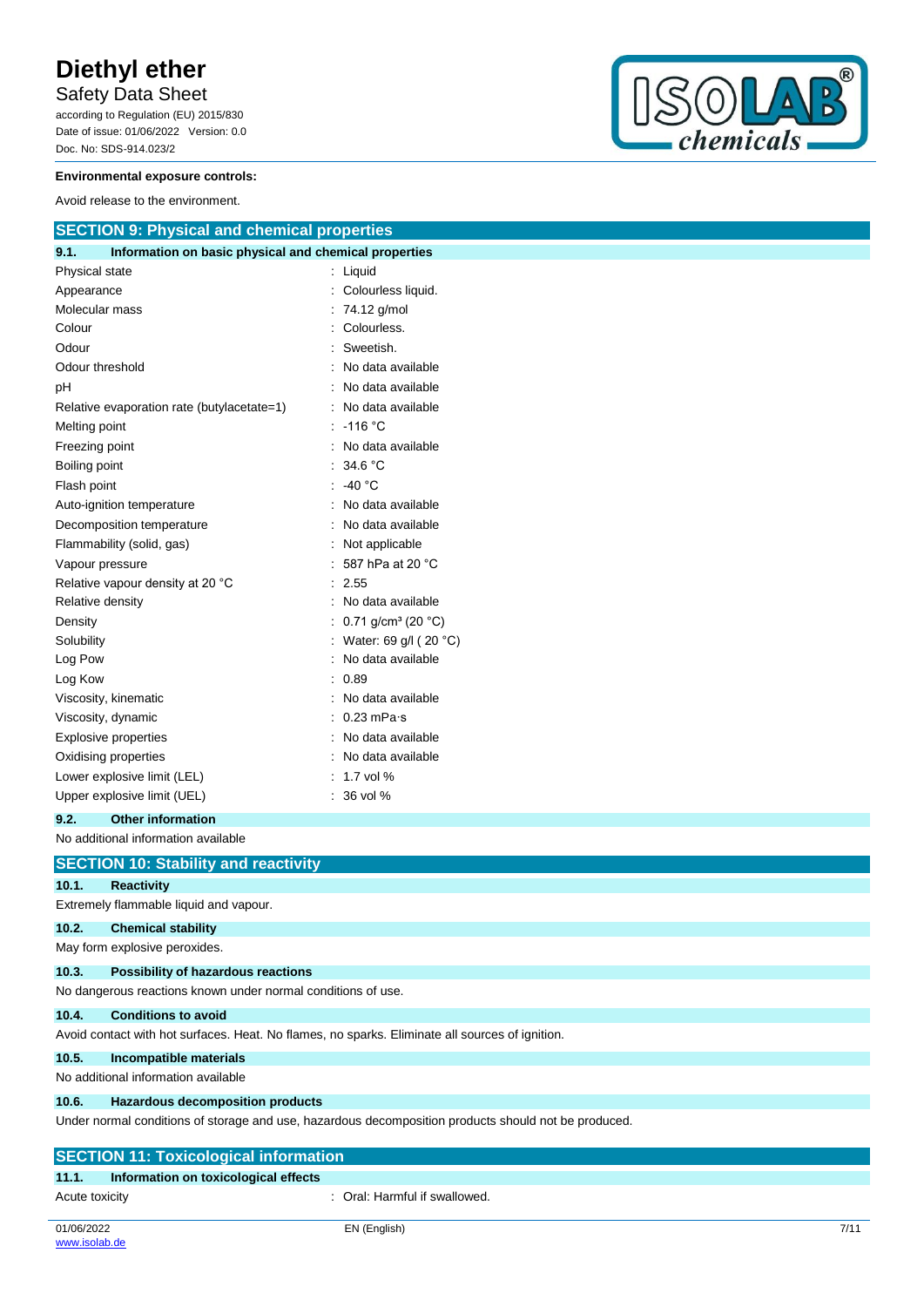## Safety Data Sheet

according to Regulation (EU) 2015/830 Date of issue: 01/06/2022 Version: 0.0 Doc. No: SDS-914.023/2



| Diethyl ether (60-29-7)           |                                      |  |
|-----------------------------------|--------------------------------------|--|
| LD50 oral rat                     | $1215 \text{ mg/kg}$                 |  |
| Skin corrosion/irritation         | : Not classified                     |  |
| Serious eye damage/irritation     | : Not classified                     |  |
| Respiratory or skin sensitisation | : Not classified                     |  |
| Germ cell mutagenicity            | : Not classified                     |  |
| Carcinogenicity                   | : Not classified                     |  |
| Reproductive toxicity             | : Not classified                     |  |
| STOT-single exposure              | : May cause drowsiness or dizziness. |  |
| STOT-repeated exposure            | : Not classified                     |  |
| Aspiration hazard                 | : Not classified                     |  |
|                                   |                                      |  |

|                   | <b>SECTION 12: Ecological information</b> |                                                                                                                                                                               |
|-------------------|-------------------------------------------|-------------------------------------------------------------------------------------------------------------------------------------------------------------------------------|
| 12.1.             | <b>Toxicity</b>                           |                                                                                                                                                                               |
| Ecology - general |                                           | : The product is not considered harmful to aquatic organisms nor to cause long-term adverse<br>effects in the environment.                                                    |
|                   | Diethyl ether (60-29-7)                   |                                                                                                                                                                               |
| LC50 fish 1       |                                           | 2560 mg/l (Ecotoxicological Data, compiled by the US Environmental Protection Agency<br>(EPA), selected and distributed by Technical Database Services (TDS), New York, 2009) |

### **12.2. Persistence and degradability**

No additional information available

#### **12.3. Bioaccumulative potential**

| 12.3.<br><b>Bioaccumulative potential</b> |      |  |
|-------------------------------------------|------|--|
| Diethyl ether (60-29-7)                   |      |  |
| Log Kow                                   | 0.89 |  |
| 12.4.<br><b>Mobility in soil</b>          |      |  |
| No additional information available       |      |  |

### **12.5. Results of PBT and vPvB assessment**

| . |                                                                                        |
|---|----------------------------------------------------------------------------------------|
|   | Diethyl ether (60-29-7)                                                                |
|   | This substance/mixture does not meet the PBT criteria of REACH regulation, annex XIII  |
|   | This substance/mixture does not meet the vPvB criteria of REACH regulation, annex XIII |
|   |                                                                                        |

## **12.6. Other adverse effects**

No additional information available

|                        | <b>SECTION 13: Disposal considerations</b> |                                                                                             |  |  |
|------------------------|--------------------------------------------|---------------------------------------------------------------------------------------------|--|--|
| 13.1.                  | Waste treatment methods                    |                                                                                             |  |  |
|                        | Waste treatment methods                    | Dispose of contents/container in accordance with licensed collector's sorting instructions. |  |  |
| Additional information |                                            | Flammable vapours may accumulate in the container.                                          |  |  |

## **SECTION 14: Transport information**

In accordance with ADR / RID / IMDG / IATA / ADN

| <b>ADR</b>                                             | <b>IMDG</b>                                                           | <b>IATA</b>                 | <b>ADN</b>                                     | <b>RID</b>                                     |
|--------------------------------------------------------|-----------------------------------------------------------------------|-----------------------------|------------------------------------------------|------------------------------------------------|
| <b>UN number</b><br>14.1.                              |                                                                       |                             |                                                |                                                |
| 1155                                                   | 1155                                                                  | 1155                        | 1155                                           | 1155                                           |
| 14.2.<br>UN proper shipping name                       |                                                                       |                             |                                                |                                                |
| DIETHYL ETHER (ETHYL<br>ETHER)                         | DIETHYL ETHER (ETHYL<br>ETHER)                                        | Diethyl ether               | DIETHYL ETHER (ETHYL<br>ETHER)                 | DIETHYL ETHER (ETHYL<br>ETHER)                 |
| <b>Transport document description</b>                  |                                                                       |                             |                                                |                                                |
| UN 1155 DIETHYL<br>ETHER (ETHYL ETHER),<br>3, I, (D/E) | UN 1155 DIETHYL<br>ETHER (ETHYL ETHER),<br>$3, 1(-40^{\circ}C \csc.)$ | UN 1155 Diethyl ether, 3, I | UN 1155 DIETHYL<br>ETHER (ETHYL ETHER),<br>3,1 | UN 1155 DIETHYL<br>ETHER (ETHYL ETHER),<br>3,1 |
| 14.3.<br>Transport hazard class(es)                    |                                                                       |                             |                                                |                                                |
| 3                                                      | 3                                                                     | 3                           | 3                                              | 3                                              |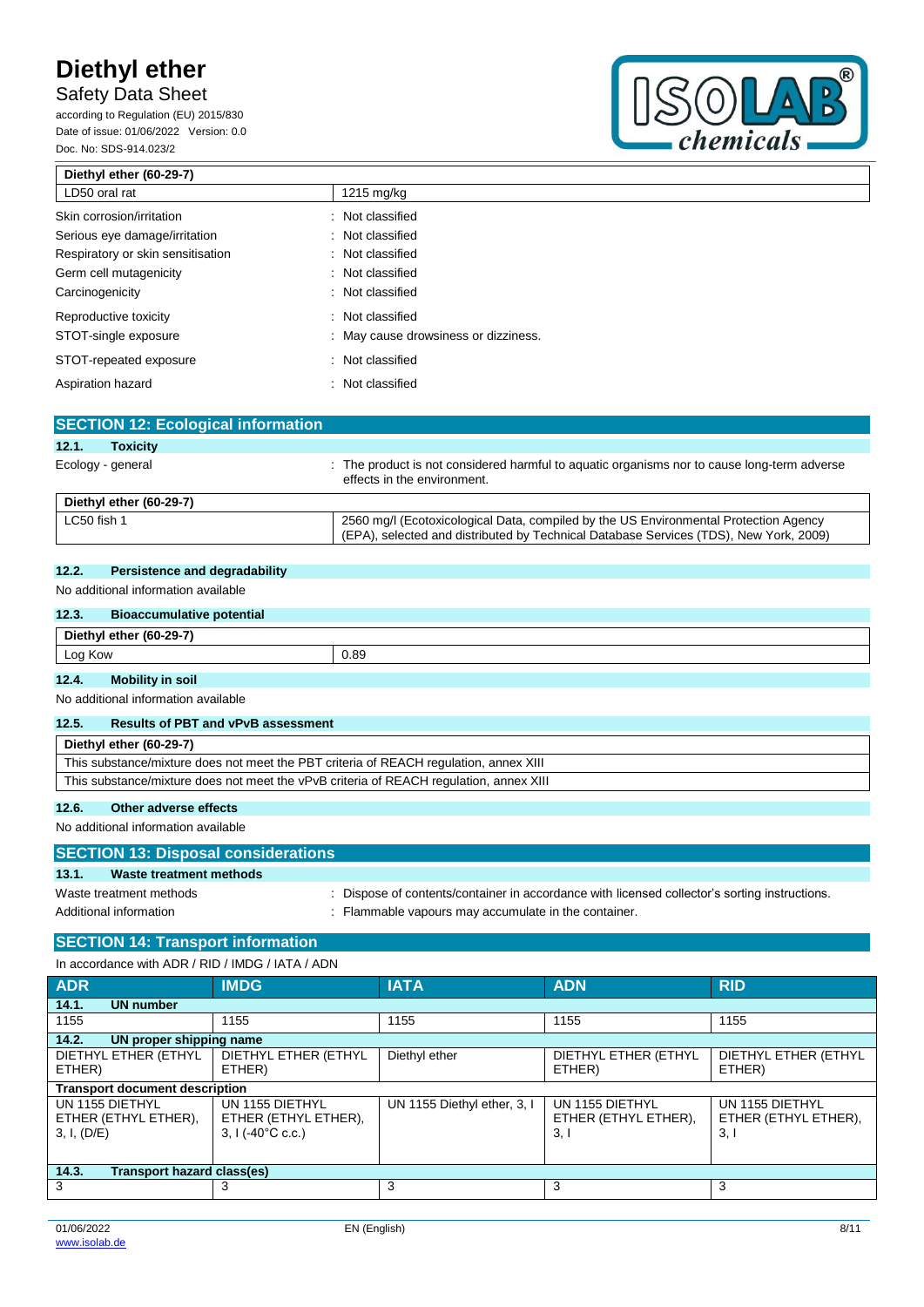## Safety Data Sheet

according to Regulation (EU) 2015/830 Date of issue: 01/06/2022 Version: 0.0 Doc. No: SDS-914.023/2



| <b>ADR</b>                             | <b>IMDG</b>                                                    | <b>IATA</b>                           | <b>ADN</b>                            | <b>RID</b>                            |
|----------------------------------------|----------------------------------------------------------------|---------------------------------------|---------------------------------------|---------------------------------------|
| ፵                                      |                                                                | ፵                                     |                                       | 舂                                     |
| 14.4.<br>Packing group                 |                                                                |                                       |                                       |                                       |
|                                        |                                                                |                                       |                                       |                                       |
| <b>Environmental hazards</b><br>14.5.  |                                                                |                                       |                                       |                                       |
| Dangerous for the<br>environment : No  | Dangerous for the<br>environment : No<br>Marine pollutant : No | Dangerous for the<br>environment : No | Dangerous for the<br>environment : No | Dangerous for the<br>environment : No |
| No supplementary information available |                                                                |                                       |                                       |                                       |

### **14.6. Special precautions for user**

| - Overland transport                                         |                                                                                                                                                                                                                                                                                                                                                                                                          |
|--------------------------------------------------------------|----------------------------------------------------------------------------------------------------------------------------------------------------------------------------------------------------------------------------------------------------------------------------------------------------------------------------------------------------------------------------------------------------------|
| Classification code (ADR)                                    | $E$ F1                                                                                                                                                                                                                                                                                                                                                                                                   |
| Limited quantities (ADR)                                     | : 0                                                                                                                                                                                                                                                                                                                                                                                                      |
| Excepted quantities (ADR)                                    | $\pm$ E3                                                                                                                                                                                                                                                                                                                                                                                                 |
| Packing instructions (ADR)                                   | : P001                                                                                                                                                                                                                                                                                                                                                                                                   |
| Mixed packing provisions (ADR)                               | : MP7, MP17                                                                                                                                                                                                                                                                                                                                                                                              |
| Portable tank and bulk container instructions<br>(ADR)       | $:$ T <sub>11</sub>                                                                                                                                                                                                                                                                                                                                                                                      |
| Portable tank and bulk container special<br>provisions (ADR) | :TP2                                                                                                                                                                                                                                                                                                                                                                                                     |
| Tank code (ADR)                                              | $:$ L4BN                                                                                                                                                                                                                                                                                                                                                                                                 |
| Vehicle for tank carriage                                    | : FL                                                                                                                                                                                                                                                                                                                                                                                                     |
| Transport category (ADR)                                     | : 1                                                                                                                                                                                                                                                                                                                                                                                                      |
| Special provisions for carriage - Operation<br>(ADR)         | : S2, S20                                                                                                                                                                                                                                                                                                                                                                                                |
| Hazard identification number (Kemler No.)                    | : 33                                                                                                                                                                                                                                                                                                                                                                                                     |
| Orange plates                                                | 33<br>1155                                                                                                                                                                                                                                                                                                                                                                                               |
| Tunnel restriction code (ADR)                                | $\therefore$ D/E                                                                                                                                                                                                                                                                                                                                                                                         |
| - Transport by sea                                           |                                                                                                                                                                                                                                                                                                                                                                                                          |
| Limited quantities (IMDG)                                    | $\therefore$ 0                                                                                                                                                                                                                                                                                                                                                                                           |
| Excepted quantities (IMDG)                                   | $\mathsf{E}3$                                                                                                                                                                                                                                                                                                                                                                                            |
| Packing instructions (IMDG)                                  | : P001                                                                                                                                                                                                                                                                                                                                                                                                   |
| Tank instructions (IMDG)                                     | $:$ T <sub>11</sub>                                                                                                                                                                                                                                                                                                                                                                                      |
| Tank special provisions (IMDG)                               | :TP2                                                                                                                                                                                                                                                                                                                                                                                                     |
| EmS-No. (Fire)                                               | $:$ F-E                                                                                                                                                                                                                                                                                                                                                                                                  |
| EmS-No. (Spillage)                                           | $: S-D$                                                                                                                                                                                                                                                                                                                                                                                                  |
| Stowage category (IMDG)                                      | E                                                                                                                                                                                                                                                                                                                                                                                                        |
| Stowage and handling (IMDG)                                  | $:$ SW2                                                                                                                                                                                                                                                                                                                                                                                                  |
| Flash point (IMDG)                                           | $-40^{\circ}$ C c.c.                                                                                                                                                                                                                                                                                                                                                                                     |
| Properties and observations (IMDG)                           | Colourless, volatile and mobile liquid with a pleasant aromatic odour. Flashpoint: -40°C c.c.<br>Explosive limits: 1.7% to 48%. Boiling point: 34°C. Immiscible with water. In the presence of<br>oxygen or on long standing or exposure to sunlight, unstable peroxides sometimes form; these<br>may explode spontaneously or when heated. Strongly narcotic. Readily ignited by static<br>electricity. |
| MFAG-No                                                      | : 127                                                                                                                                                                                                                                                                                                                                                                                                    |
| - Air transport                                              |                                                                                                                                                                                                                                                                                                                                                                                                          |
|                                                              |                                                                                                                                                                                                                                                                                                                                                                                                          |

|                                              | electricity. |      |
|----------------------------------------------|--------------|------|
| MFAG-No                                      | : 127        |      |
| - Air transport                              |              |      |
| PCA Excepted quantities (IATA)               | $\pm$ E3     |      |
| PCA Limited quantities (IATA)                | : Forbidden  |      |
| PCA limited quantity max net quantity (IATA) | : Forbidden  |      |
| PCA packing instructions (IATA)              | : 351        |      |
| 01/06/2022                                   | EN (English) | 9/11 |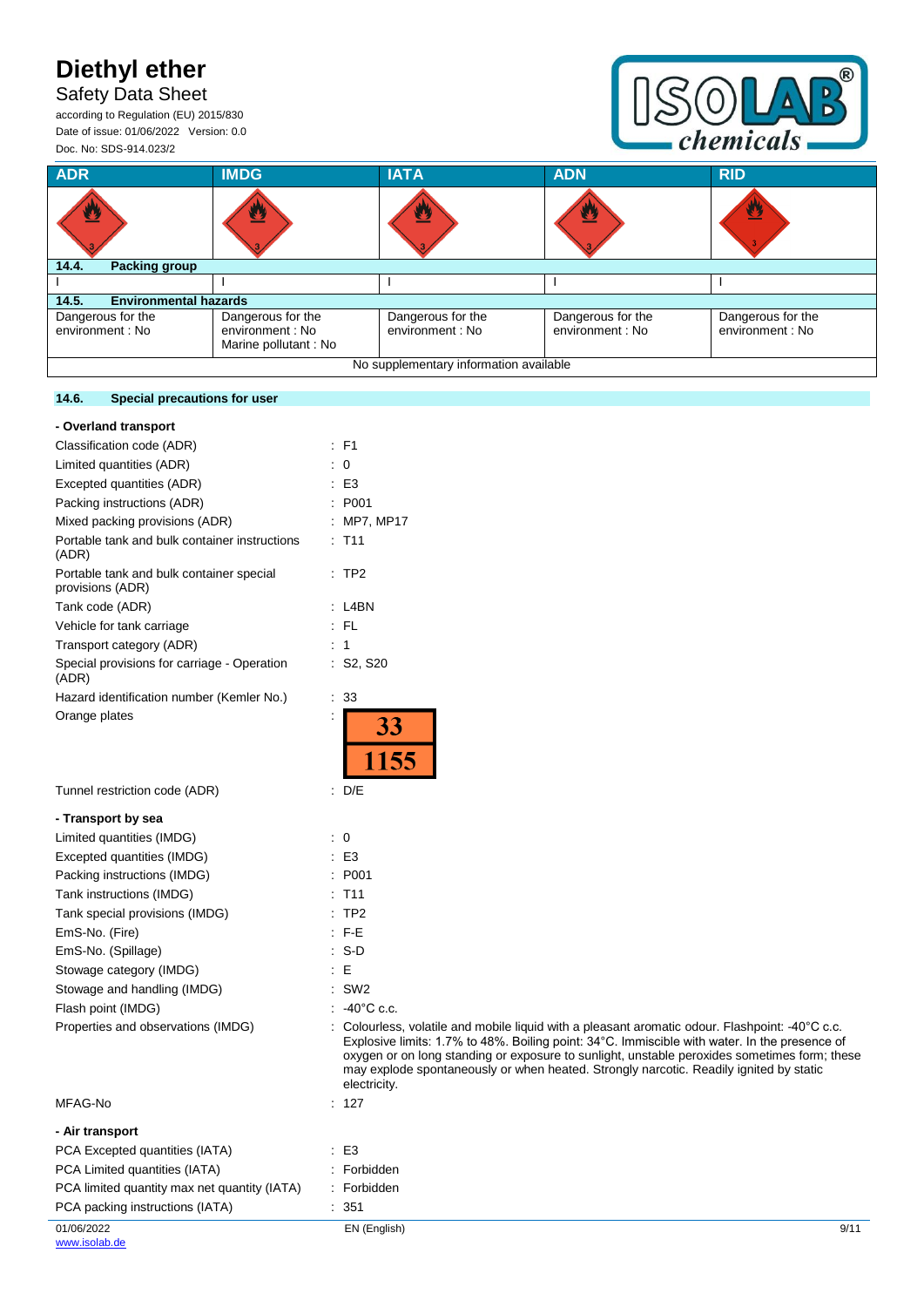## Safety Data Sheet

according to Regulation (EU) 2015/830 Date of issue: 01/06/2022 Version: 0.0 Doc. No: SDS-914.023/2

| PCA max net quantity (IATA)     | $\pm$ 11 |
|---------------------------------|----------|
| CAO packing instructions (IATA) | : 361    |
| CAO max net quantity (IATA)     | : 30L    |
| ERG code (IATA)                 | : 3AH    |

| - Inland waterway transport                                  |                    |
|--------------------------------------------------------------|--------------------|
| Classification code (ADN)                                    | $\cdot$ F1         |
| Limited quantities (ADN)                                     | : 0                |
| Excepted quantities (ADN)                                    | E3                 |
| Carriage permitted (ADN)                                     | $\cdot$ T          |
| Equipment required (ADN)                                     | $:$ PP, EX, A      |
| Ventilation (ADN)                                            | : VE01             |
| Number of blue cones/lights (ADN)                            | : 1                |
| - Rail transport                                             |                    |
| Classification code (RID)                                    | $\cdot$ F1         |
| Limited quantities (RID)                                     | 0                  |
| Excepted quantities (RID)                                    | $E$ E3             |
| Packing instructions (RID)                                   | : P <sub>001</sub> |
| Mixed packing provisions (RID)                               | <b>MP7, MP17</b>   |
| Portable tank and bulk container instructions<br>(RID)       | $:$ T11            |
| Portable tank and bulk container special<br>provisions (RID) | $:$ TP2            |
| Tank codes for RID tanks (RID)                               | L4BN               |
| Transport category (RID)                                     | 1                  |
| Hazard identification number (RID)                           | 33                 |

## $^{\circledR}$  $\bigcirc$  $\overline{D}$ chemicals

| 14.7.          | Transport in bulk according to Annex II of Marpol and the IBC Code |  |
|----------------|--------------------------------------------------------------------|--|
| Not applicable |                                                                    |  |
|                | <b>SECTION 15: Regulatory information</b>                          |  |

| 15.1 <sup>1</sup> | Safety, health and environmental regulations/legislation specific for the substance or mixture |
|-------------------|------------------------------------------------------------------------------------------------|
|                   | 15.1.1. EU-Regulations                                                                         |

No REACH Annex XVII restrictions Diethyl ether is not on the REACH Candidate List Diethyl ether is not on the REACH Annex XIV List

### **15.1.2. National regulations**

### **Germany**

| <b>O</b> UITION                                                                      |                                                                                                                    |
|--------------------------------------------------------------------------------------|--------------------------------------------------------------------------------------------------------------------|
| VwVwS Annex reference                                                                | : Water hazard class (WGK) 1, low hazard to waters (Classification according to VwVwS, Annex<br>1 or 2; ID No. 80) |
| 12th Ordinance Implementing the Federal<br>Immission Control Act - 12. BlmSchV       | : Is not subject of the 12. BlmSchV (Hazardous Incident Ordinance)                                                 |
| <b>Netherlands</b>                                                                   |                                                                                                                    |
| SZW-lijst van kankerverwekkende stoffen                                              | : The substance is not listed                                                                                      |
| SZW-lijst van mutagene stoffen                                                       | : The substance is not listed                                                                                      |
| NIET-limitatieve lijst van voor de voortplanting<br>giftige stoffen - Borstvoeding   | : The substance is not listed                                                                                      |
| NIET-limitatieve lijst van voor de voortplanting<br>giftige stoffen – Vruchtbaarheid | : The substance is not listed                                                                                      |
| NIET-limitatieve lijst van voor de voortplanting<br>giftige stoffen – Ontwikkeling   | : The substance is not listed                                                                                      |
| <b>Denmark</b>                                                                       |                                                                                                                    |
| Class for fire hazard                                                                | : Class I-1                                                                                                        |
| Store unit                                                                           | $: 1$ liter                                                                                                        |
|                                                                                      |                                                                                                                    |